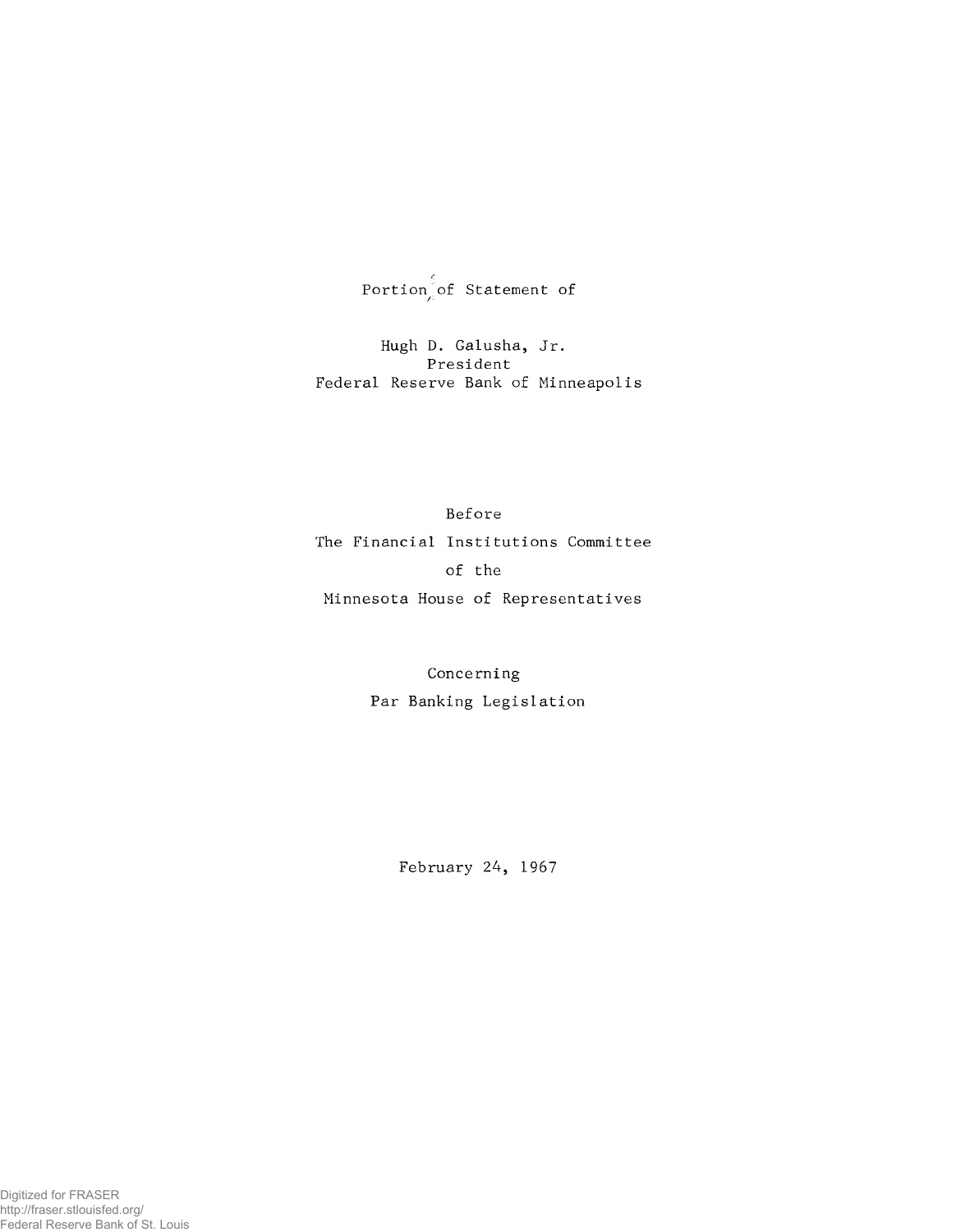## What is it?

A nonpar bank is a bank that pays less than the face amount of checks presented to it through the mail. The difference between the face amount of the check and the amount paid is called exchange. It is best illustrated by an example.

Mr. Merchant of East Town buys a load of seed for \$1,000 from Mr. Farmer across the state in West Town. In payment of the bill, Mr. Merchant sends Mr. Farmer a check for \$1,000 drawn on Mr. Merchant's account at Nonpar Bank of East Town. Mr. Farmer deposits the check to his account in the Bank of West Town. The Bank of West Town then sends the check for payment either direct to Nonpar Bank of East Town or by way of a correspondent bank through which Bank of West Town ordinarily collects checks. Upon receipt of the check, Nonpar Bank of East Town charges Mr. Merchant's account the full amount of  $$1,000$ . However, it remits to Bank of West Town only \$999 for the account of Mr. Farmer. \$1.00 is retained by Nonpar Bank of East Town as a so-called exchange charge. Understandably, Mr. Farmer is distressed, but there isn't a great deal he can do about it. First, the size of the exchange charge, although it aggregates over  $$3-\frac{1}{2}$  million a year in Minnesota, usually is not large enough on the individual transaction to justify the costs of prolonged correspondence; and secondly, it is not only a legal charge in Minnesota, but an accepted practice for a majority of the state banks.

Viewed in the context of normal trade relationships, it is an unusual one, for banks, like other businesses, ordinarily charge only for services performed for their customers. I say ordinarily because nonpar

 $-1 -$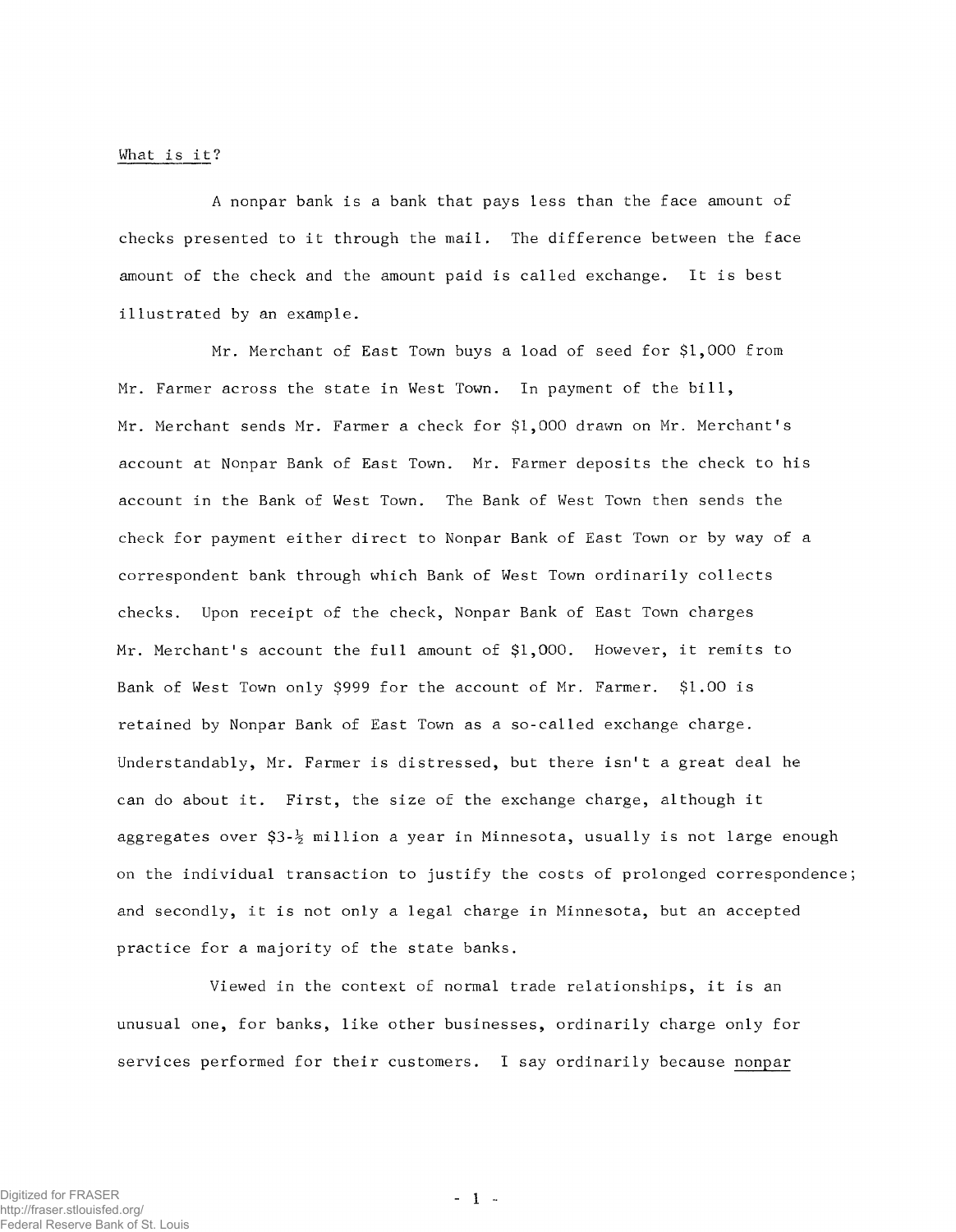banks also collect from third parties like Mr. Farmer, who are not customers of that bank as we ordinarily think of the term "customer". In reality, the person who pays the exchange charge to a nonpar bank is an innocent bystander. Obviously, it wasn't always so. During much of the 19th Century, when checks were usually paid in gold and coin, there was a cost involved in shipping the gold and coin to distant points. The cost of this transportation gave rise to exchange charges, for there was a service outside the normal course of bank collections involved. This is no longer the case. Checks are no longer paid in coin, much less gold--the latter is illegal and the former obsolete. Interbank settlements are now accomplished by bookkeeping entries in accounts with Federal Reserve Banks or correspondent banks.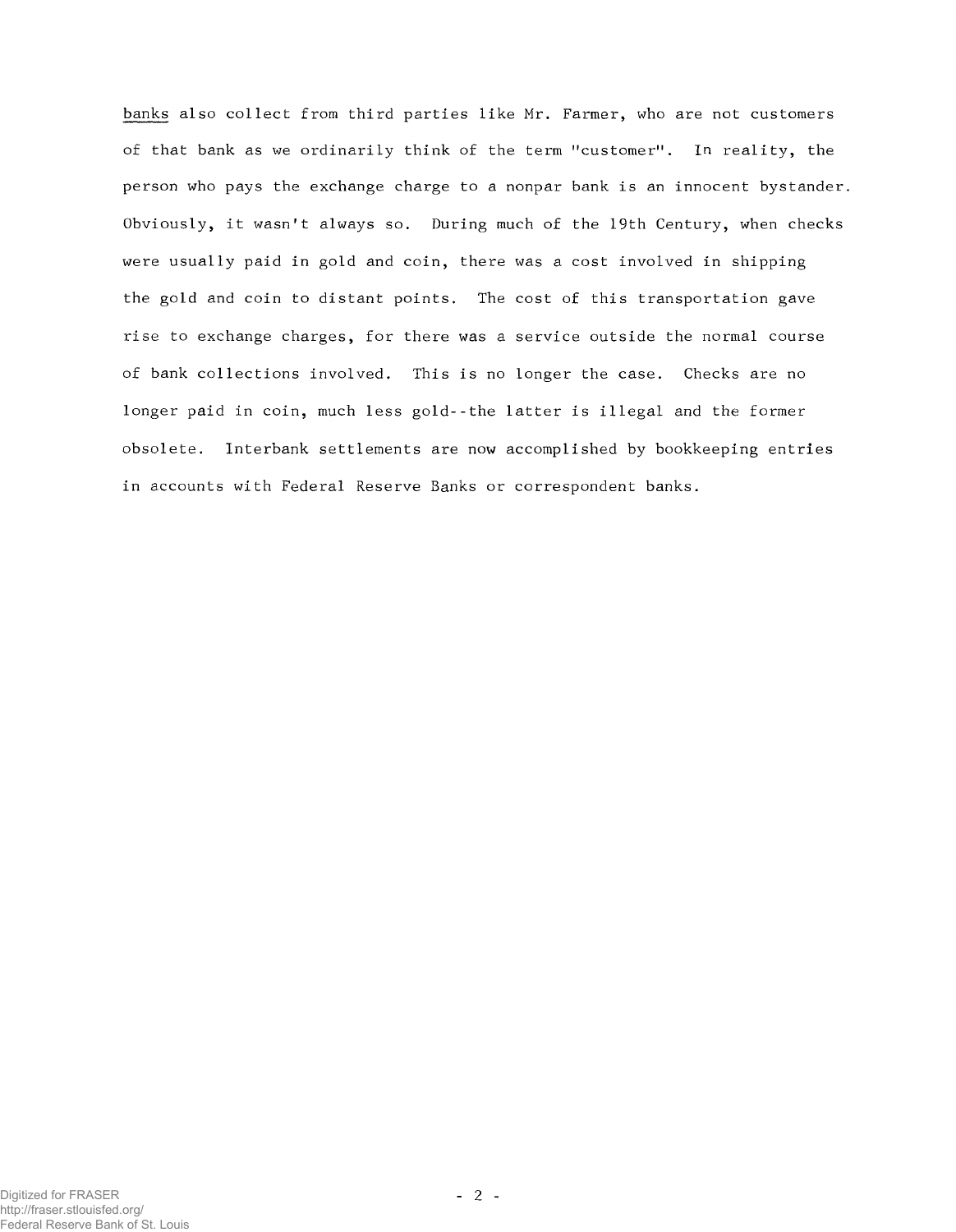#### Where are these banks?  $\overline{C}$  $\mathbf{\underline{t}}$

But there are nonpar banks left in either 14 or 15 states depending upon the date of the statistics. Except as otherwise noted, the charts I have to show you today are based upon statistics accumulated by the Federal Deposit Insurance Corporation, which is the agency that insures deposits in nearly all commercial banks. In 1965 the last nonpar bank in Oklahoma converted, reducing the total to  $14$ . This chart shows the par/nonpar structure of United States banking. In only 6 states do the nonpar banks constitute a significant proportion.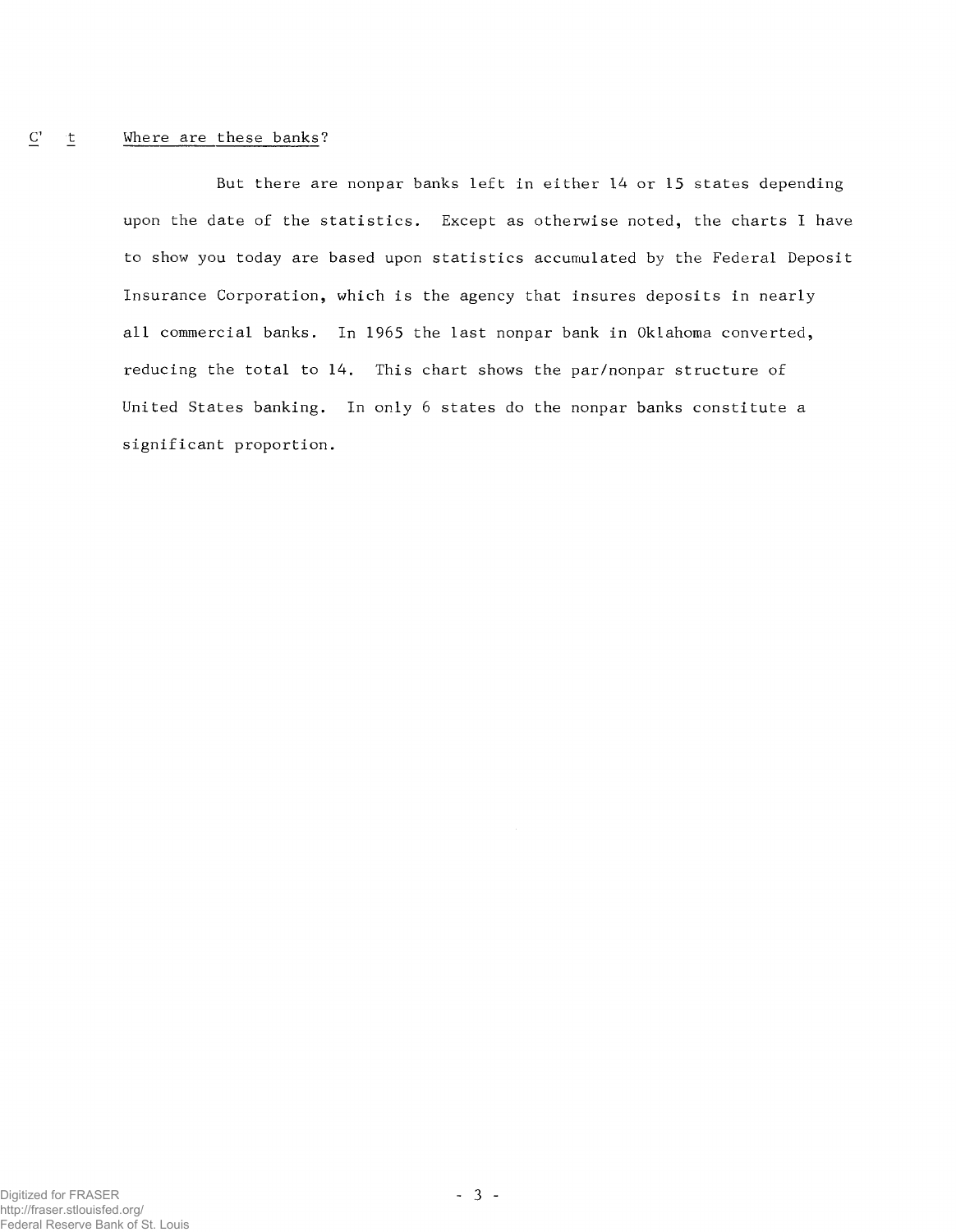# Chart Why legislation?

The point is sometimes made that legislation is unnecessary--that the practice is gradually disappearing. This chart indicates the sharp decline between 1919 and 1966. But the decline in numbers is no longer very fact, particularly in these states. The practice is deeply rooted in custom, and there is no reason to believe it will decline significantly without legislation. Three states, Iowa, Nebraska, and Wisconsin, have followed this route. Federal legislation has been introduced, but it seems obvious that the vitality of our state banking system will be better safeguarded by corrective legislation at the state level.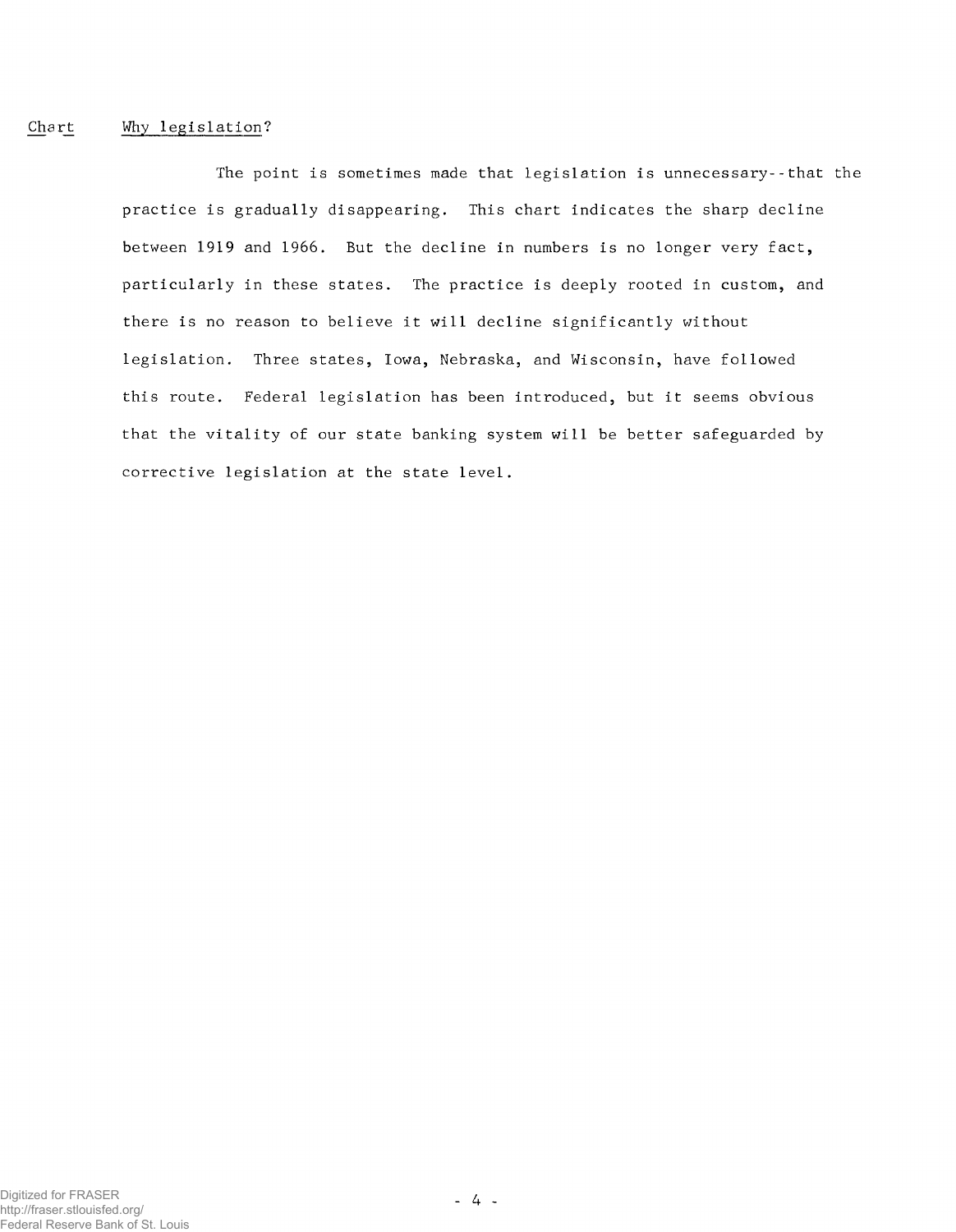#### Chart How large are these banks?

Deposits/number of banks.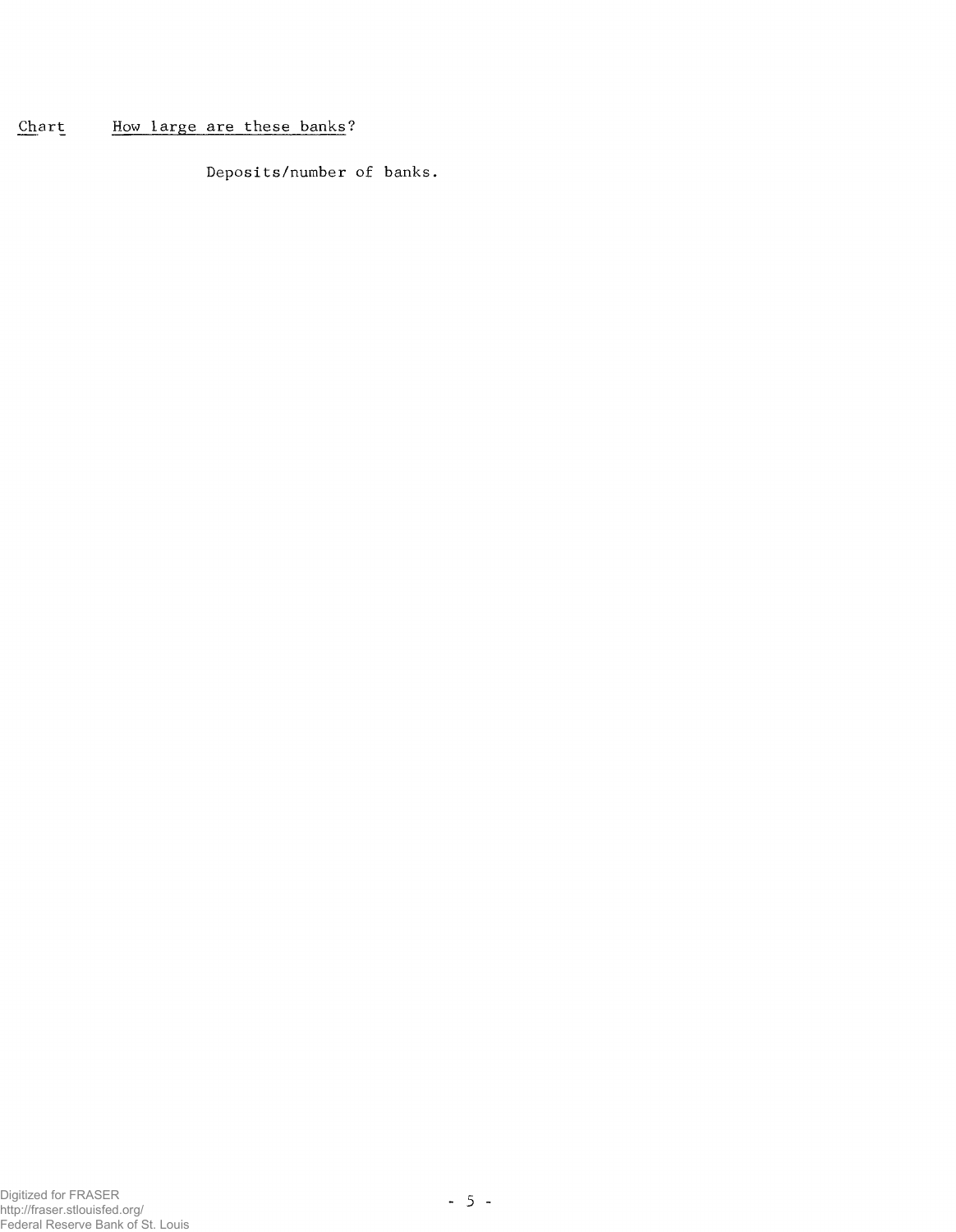#### Chart Where are they located?

Where are these banks located? Seventy-five percent of them are in towns of less than 2,500 population, although they are also to be found to a degree in Twin Cities suburbs. There are 42 in the seven counties of the metropolitan area.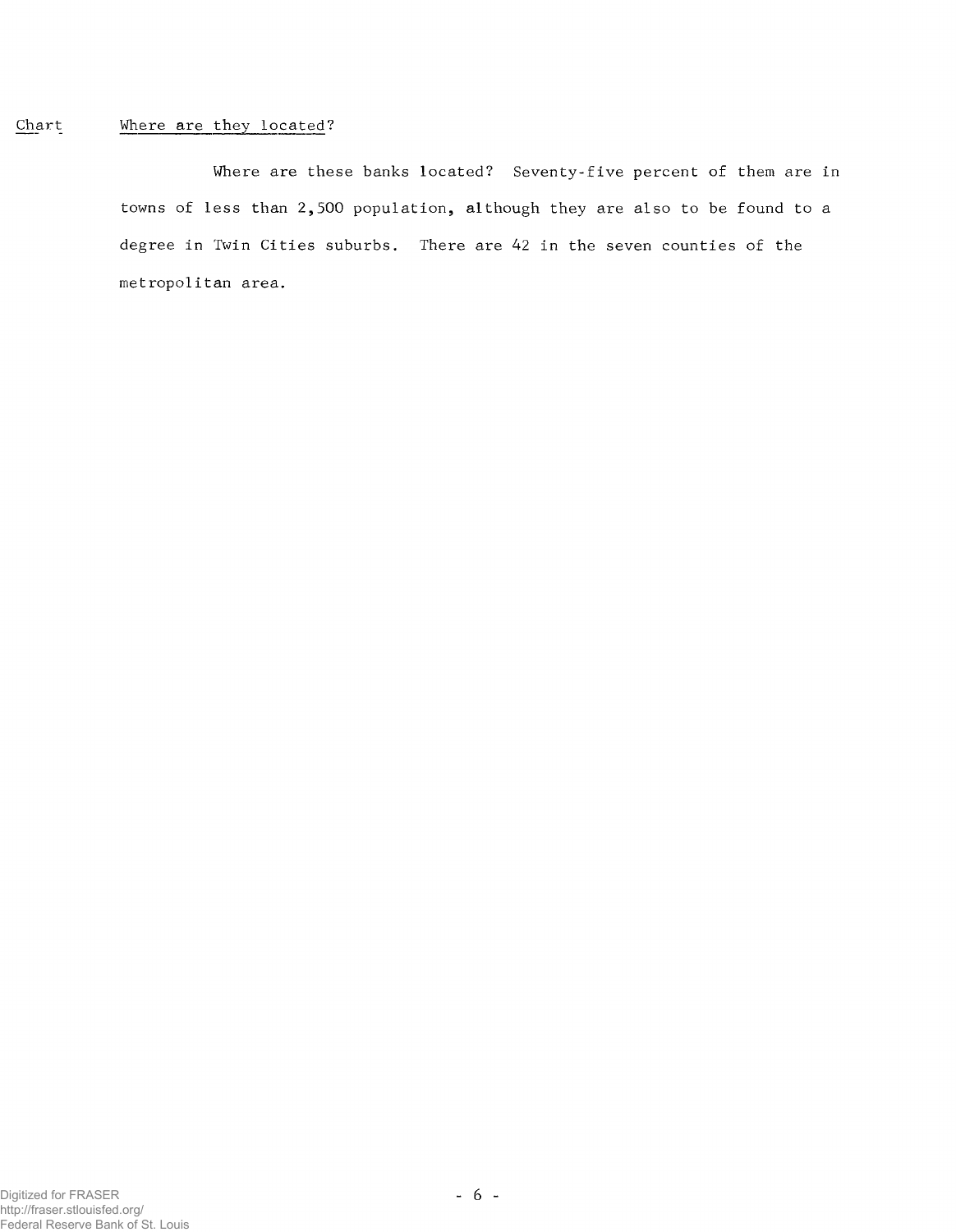### Chart What is the competitive pattern?

Generally they exist in one-bank towns. In only 18 do they compete with a par bank in the same community. Incidentally, though, there are 83 par banks operating in one-bank towns, so a generalization that nonpar banking is related to the survival of small towns is not valid.

In addition to my commitment as president of the Federal Reserve Bank of this district to the economic growth of this entire district which has far more small towns than large ones, I have a personal conviction born of years of a professional practice involved in the main with small towns throughout the district that the fact some bankers collect exchange does not enhance their role in community development over that of the par banker in the same or similar towns. Many nonpar bankers, like their par counterparts, are useful, constructive and important members of their communities. I believe in small towns and their right to survive and grow, but there are too many small towns in this district doing very well without exchange revenue flowing to their banks to warrant a conclusion that the small town banks need be subsidized by the exaction from those beyond its borders of charges not warranted by the service rendered.

- 7 -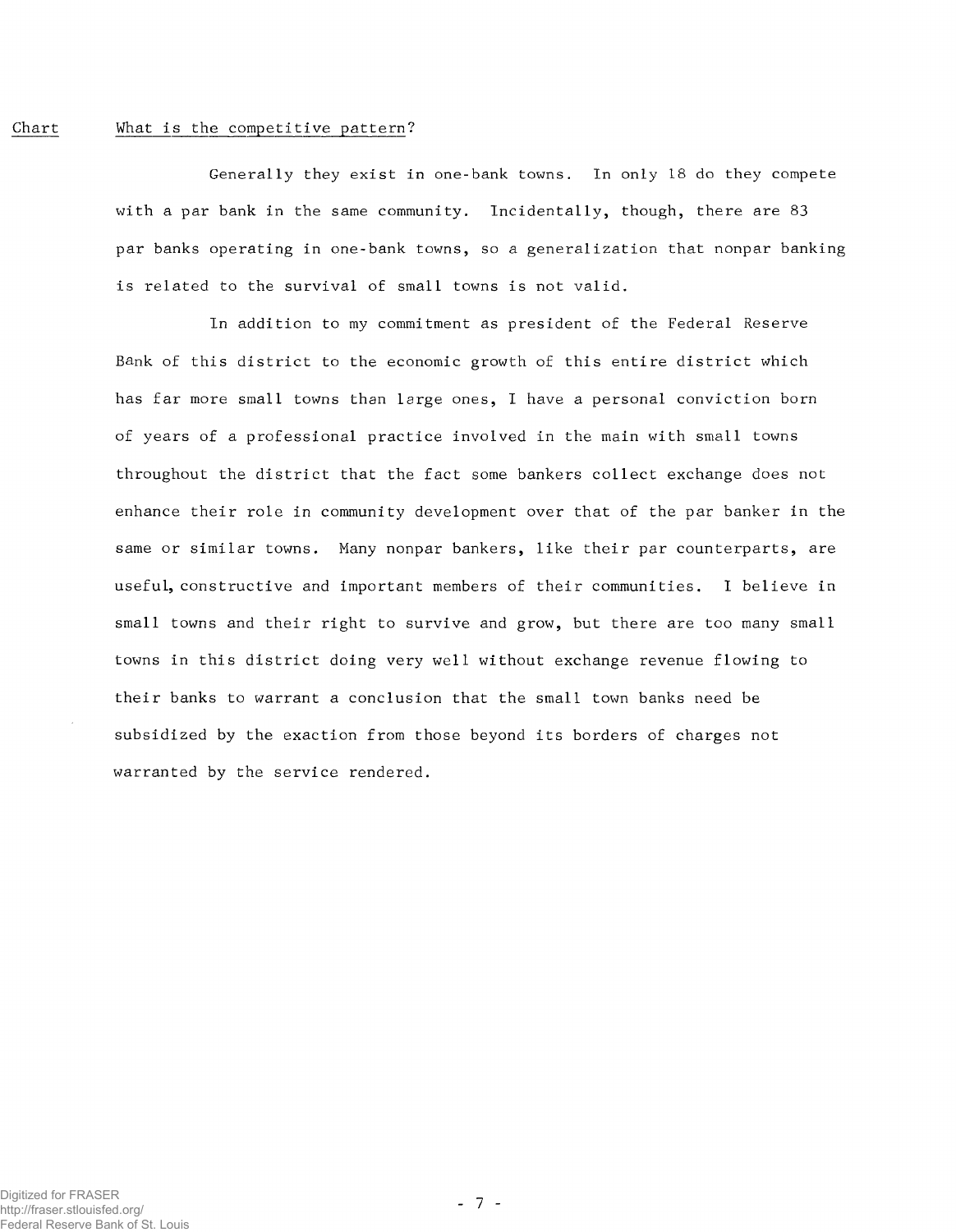#### Chart How important is exchange revenue to these banks?

Every bank whose deposits are insured by the FDIC has to file a periodic report with the FDIC. On this report appears a line item related to other service charges. This includes service charges assessed against depositors, exchange charges, as well as non-operating income such as income from insurance agencies, etc. It is important, though, to note that the total of these items as a part of total operating revenue has declined from 19% to 9% from 1942 to 1964.

Chart In an effort to isolate the contribution of exchange charges to this line item, a special survey was made by the FDIC of nonpar banks on a sample basis. In Minnesota figures were obtained from 104 nonpar banks. Of the total item, exchange charges make up approximately 6.2%.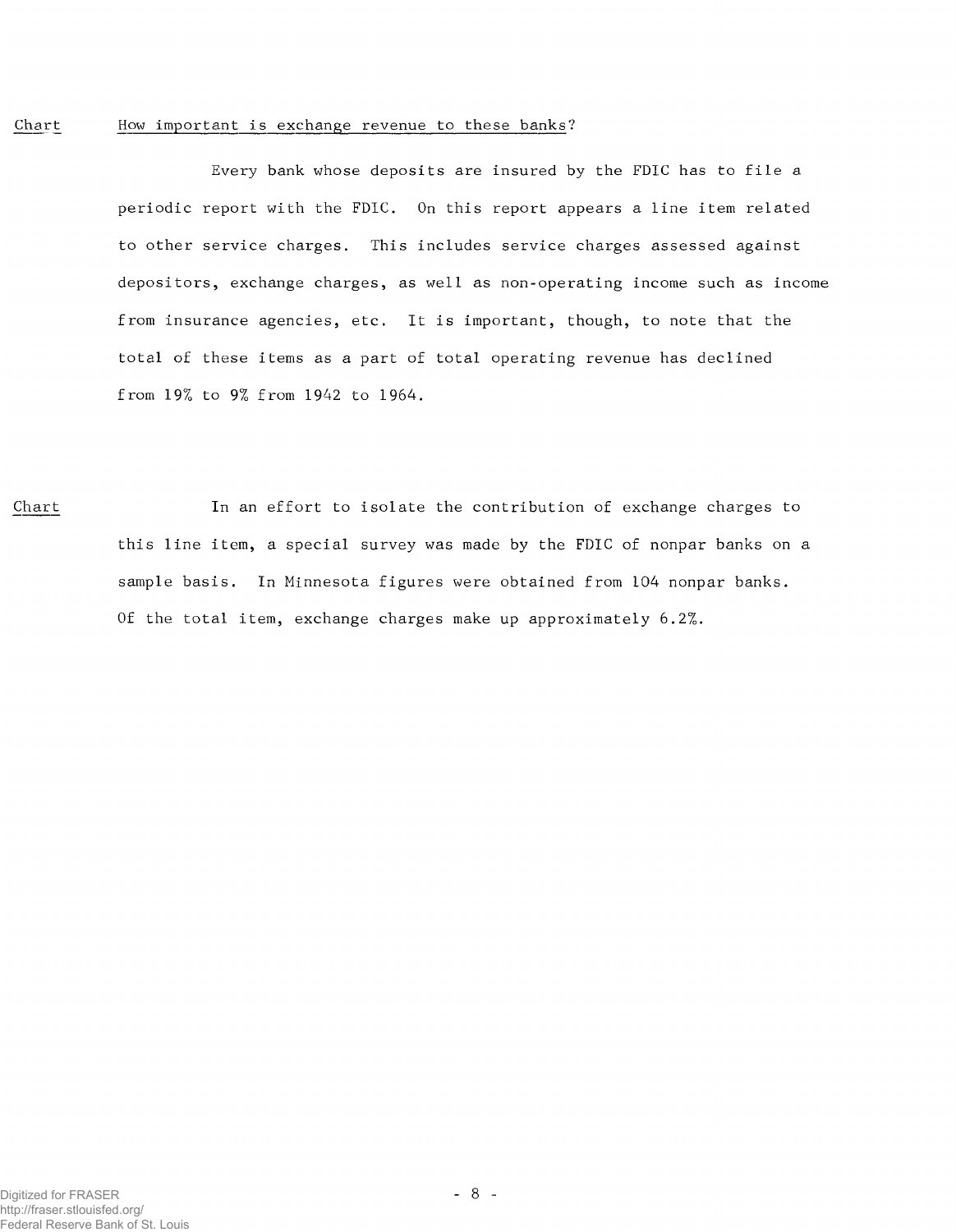### How do the earnings of nonpar banks compare to par banks?

Commercial banks generally (both par and nonpar) obtain the bulk of their income from interest earned on loans and investments, but both need supplemental income, as well. Where does this supplemental income come from? The par banks rely heavily upon service charges, whereas the nonpar banks place their reliance on exchange. There is very little difference in gross profitability. While it is true that this is related to total operating income rather than net profit, and therefore the exchange charges in many cases bulk large as a proportion of net profit, so is it true of the service charges for par banks. In visiting with Mr. Jessup about this, the problems of dealing with net profit figures instead of total operating income were insurmountable, because of the lack of comparability in expense charges and income composition. Some banks, for example, had a higher proportion of tax exempt municipals than others; some had insurance agencies and others did not; and in some, owners took out a greater share of the earnings through salaries than others.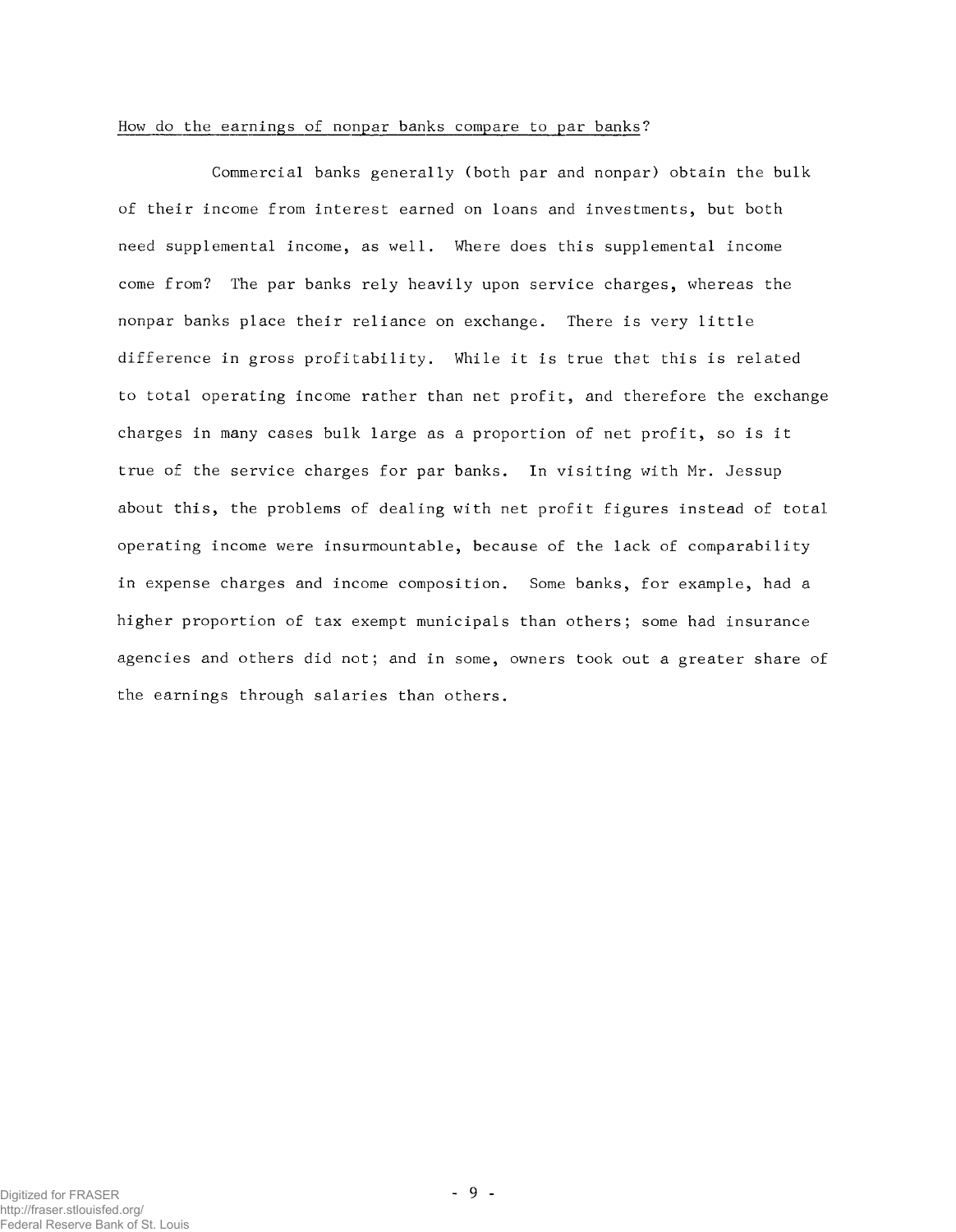# Chart How difficult is it to make the change?

A study was made of all banks in the United States that changed f rom nonpar to par in the years 1962 and 1963. There was a total of 42. Of these, 16 were in the typical one-bank rural towns. The earnings of these 16 were compared in 1961, before the change, with the earnings of all the other nonpar banks in these same states in rural, one-bank towns, and then again in 1964 after the change. You will notice that they not only survived, but did slightly better than those that did not change.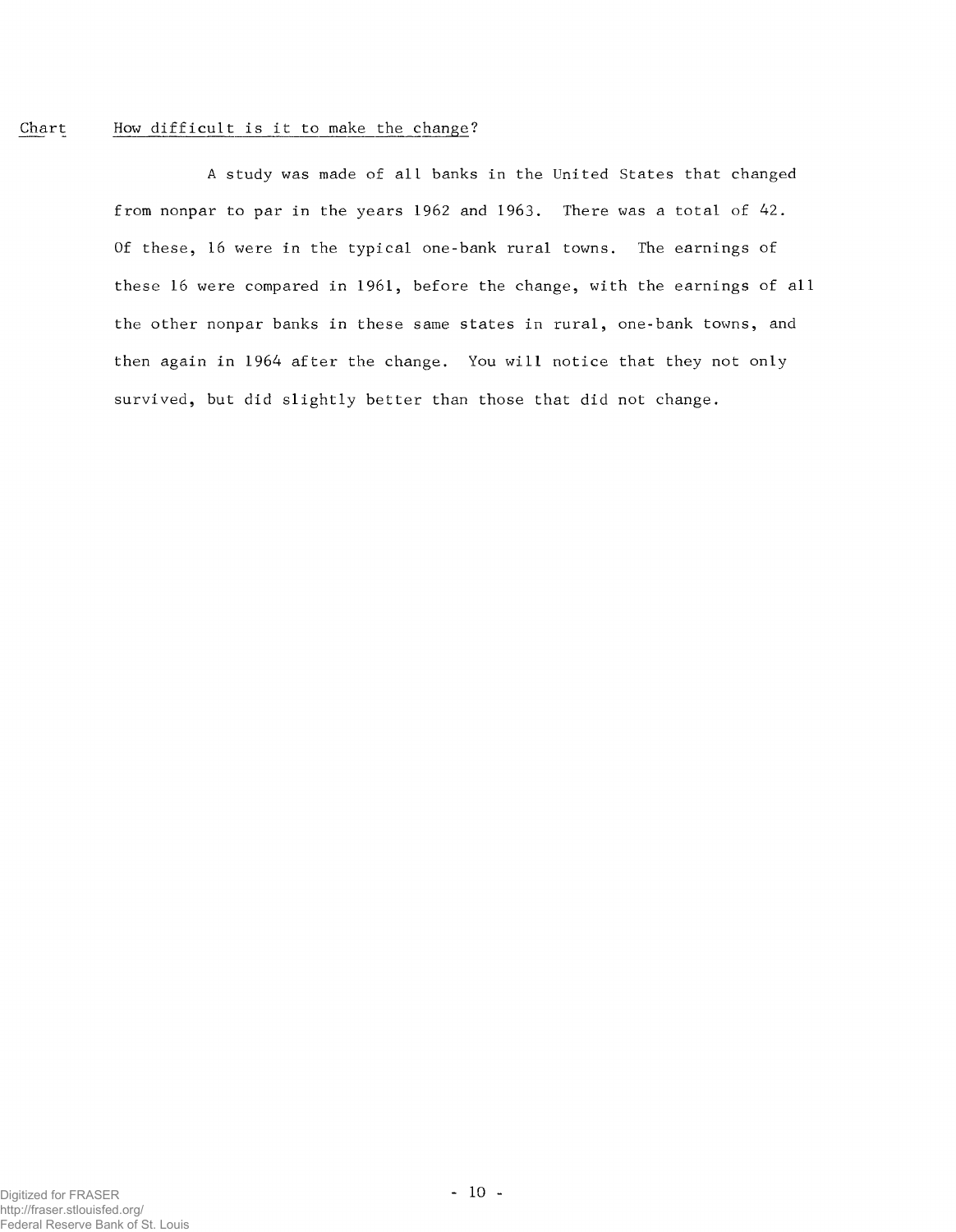#### Summary

The reasons for the change to par clearance may be summarized in this way:

First of all, its the cost of the exchange charges themselves. Although the individual items are not especially significant, in the aggregate they total over  $$3-\frac{1}{2}$  million for Minnesota. These charges are collected from a variety of people who receive checks drawn on nonpar banks--big business, little business, farmers, householders--in short, almost everyone who does business with a customer of a nonpar bank.

More than this cost, however, is the cost imposed on the banking system as a whole, and on business generally. We are gradually becoming a nation of bookkeepers of necessity, but bookkeeping costs money. To handle unusual items--such as nonpar checks that require computation and special entry--adds to regular and normal costs. This additional cost has been projected for the banking system at roughly the same amount as the charge itself. The cost to businesses, large and small, and the social cost of the irritation to all people, is in the same proportion.

The second reason has to do with the onset of automation. The day is coming--and in some areas it is already here--when money and credit will be transferred by electronic means. Through joint use of computers, even small businesses are now sharing in the economy of mechanization of accounting through the computer; but when the national system becomes operational, which it is estimated will be in the mid-70's, those communities that will not be part of this hook-up will suffer. Banks must be an integral process of this system. Nonpar banks, because their items require special handling, do not adapt to computerization--and those communities where nonpar banking persists

 $-11 -$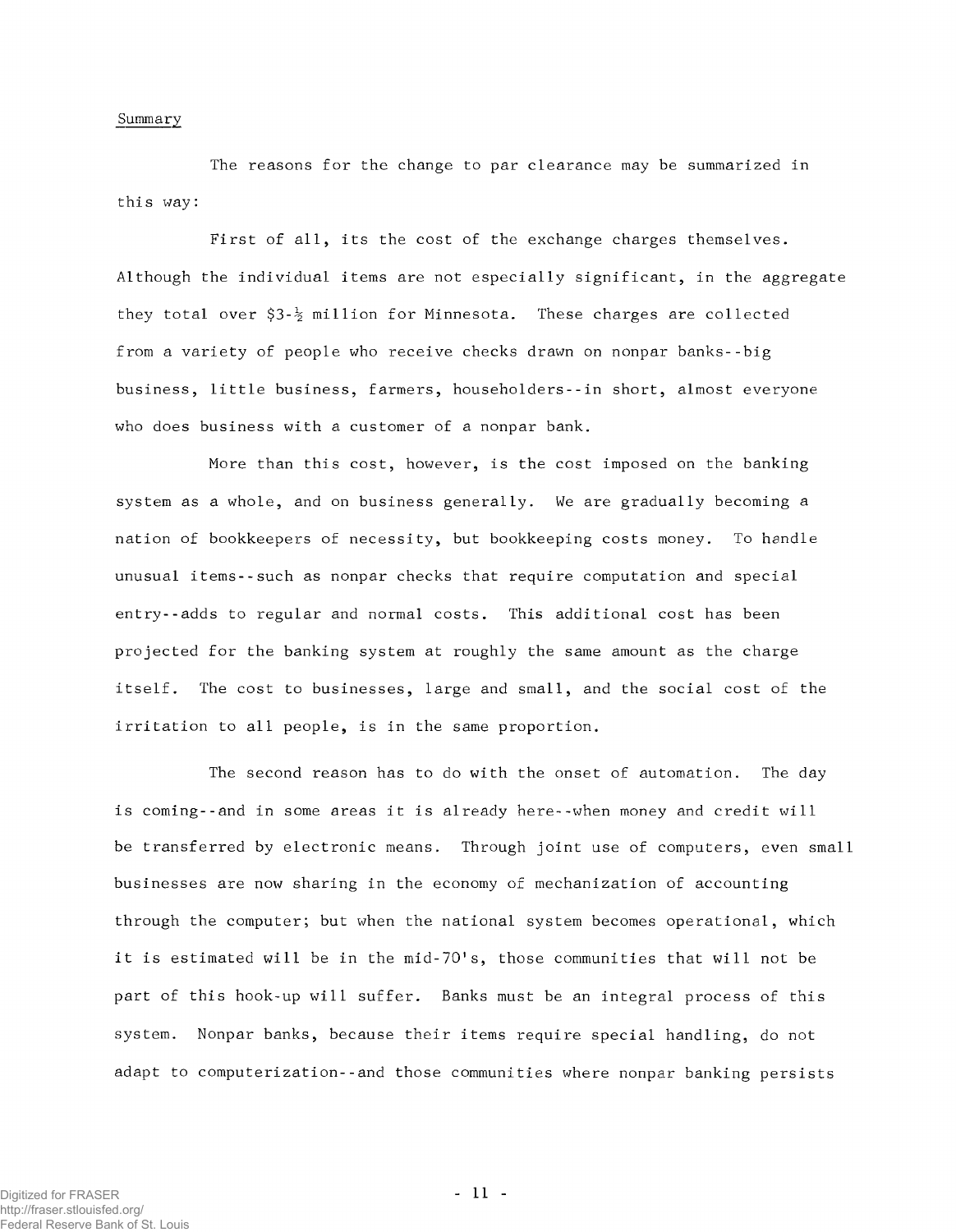will be at a disadvantage. And this means not only the businesses there, but everyone who has any credit transactions at all--the housewife, the farmer, all will be touched.

The third reason has to do with equity among classes of people. The statement is frequently made that this does not affect the farmer or the small businessman, because it is aimed only at large business. This is not true. The larger customers of a nonpar bank frequently are able to make special arrangements to have their checks cleared at par to avoid criticism from their suppliers and creditors. There are roughly 2,000 special clearing arrangements in this district. But the suppliers and creditors of the small customer of the nonpar bank, who are unable to work out special arrangements to have their checks cleared at par, pay the exchange charge.

Most checks do not move very far. In a study made a few years ago, it was found that for banks of less than  $$7-\frac{1}{2}$  million, 80% of the checks drawn on them cleared within their own federal reserve district--and of these, 30% cleared within a relatively restricted area around the bank.

Finally, and perhaps most significantly, to those of us who are concerned with the economic development and growth of this area, is the adverse contribution that nonpar banking makes to the image of Minnesota. In the competition for new business among the states, we have to have everything going our way to get a fair share, simply because we are trying to break into the national scene against firmly lodged competitors. The difficulties of nonpar banking are well known in the financial community of the United States--witness an editorial in the New York Times a year ago about the subject. It does not contribute to the image of this state to have the practice continue.

 $-12 -$